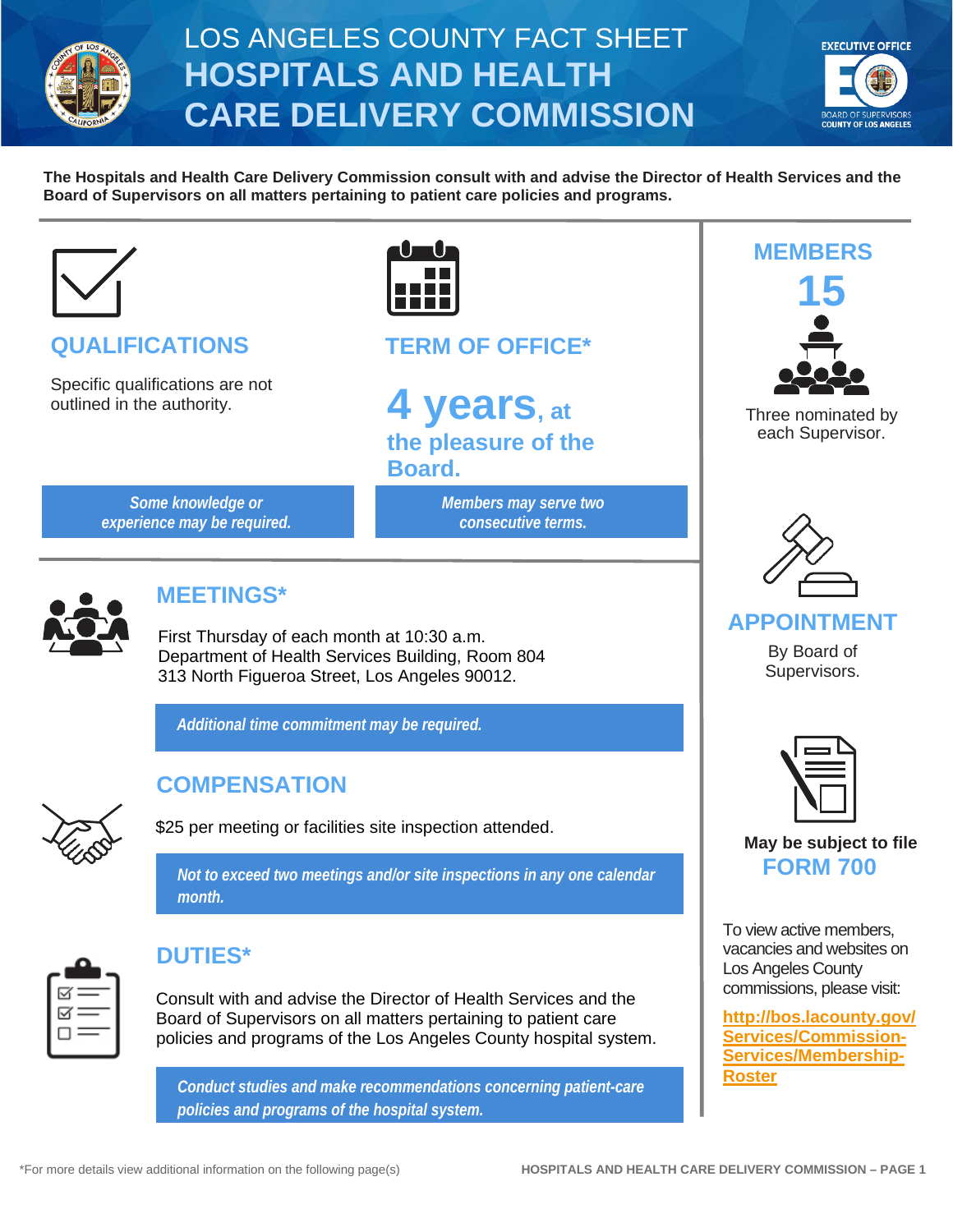

The Commission shall meet at least eight (8) times per year on the first Thursday of each month at 10:00 a.m., in Room 804, Department of Health Services Building, 313 North Figueroa Street, Los Angeles, 90012.

The provisions of Chapter 5.12 of the County Code shall not apply to the Commission.

| 1 = |  |
|-----|--|
| 1∝  |  |
|     |  |

## **DUTIES**

- a. Consult with and advise the Director of Health Services and the Board of Supervisors on all matters pertaining to patient care policies and programs of the Los Angeles County hospital system, including but not restricted to:
	- -- The need for additional hospital and/or other

patient care facilities

-- The relationships of County hospitals and

other health care facilities, public or private

- Health Manpower problems
- The utilization of County hospital facilities
- b. Conduct studies and make recommendations concerning patient-care policies and programs of the Los Angeles County hospital system as requested by the Board of Supervisors, and/or other officers of Los Angeles County.
- c. Act as liaison between the Director of Health Services, the Board of Supervisors, and the public in matters relating to the Los Angeles County hospital system.
- d. Perform such other services, as from time to time, as may be requested by the Board of **Supervisors**



#### **TERM OF OFFICE**

Four years at the pleasure of the Board.

No member of the Commission may serve more than two consecutive four-year terms. The Board may, by order, extend this length of service or waive this limit for individuals or the Commission as a whole.

A member's position on the Commission shall become vacant upon his or her death, resignation, or removal by the Board. In the case of such a vacancy, the Board shall appoint a successor to fill the unexpired term.



**OATH**

Not required.



**SUNSET REVIEW**

Due: July 1, 2015.



# **AUTHORITY**

Chapter 3.32 of the Los Angeles County Code; Board Order No. 13 of April 2, 1996; Board Order No. 47 of May 28, 1996, Ordinance No. 96-0033; Board Order No. 42 of February 9, 1999, Ordinance No. 99-0007; Board Order No. 77 of August 20, 2002; Board Order No. 29 of August 27, 2002, Ordinance No. 2002-0064 (extension of sunset review date); Board Order No. 52 of September 8, 2009, Ordinance No. 2009-0037 (extension of sunset review date); Board Order No. 16